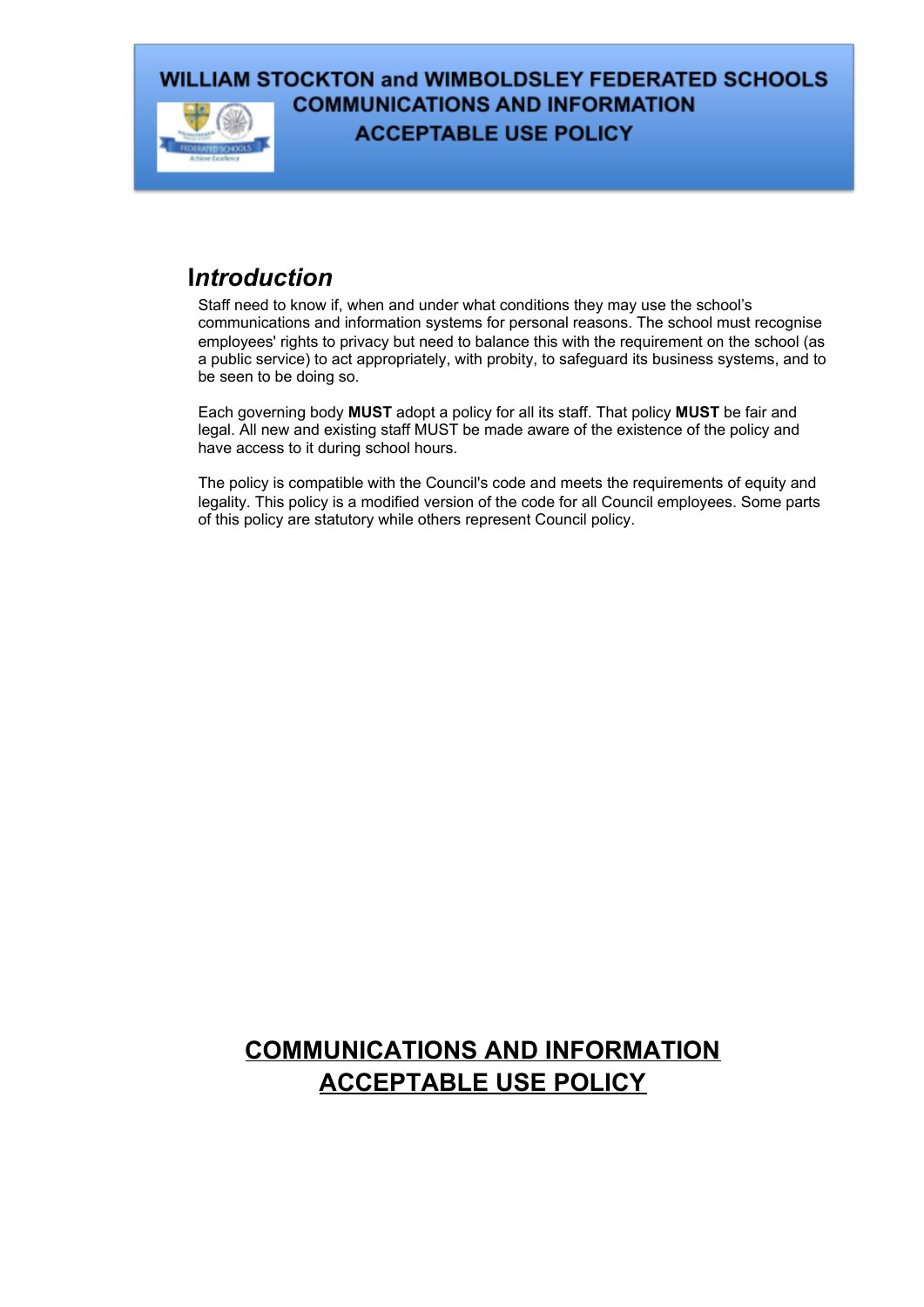# **Contents:**

| <b>PURPOSE</b>                                    | 2 |  |
|---------------------------------------------------|---|--|
| <b>SCOPE</b>                                      | 3 |  |
| USE OF EQUIPMENT AND MATERIALS                    | 3 |  |
| Use of Facilities                                 | 3 |  |
| <b>Facilities for Private Use</b>                 | 4 |  |
| INADVERTENT ACCESS TO INAPPROPRIATE SITES AND     |   |  |
| <b>INAPPROPRIATE EMAILS</b>                       | 5 |  |
| SCHOOL/COUNCIL MONITORING                         | 6 |  |
| ACCESS TO AND RETENTION OF MONITORING INFORMATION | 6 |  |
| <b>SURVEILLANCE</b>                               | 7 |  |
| <b>SECURITY</b>                                   | 7 |  |
| <b>REPORTING MISUSE</b>                           | 7 |  |
| CONSEQUENCES OF BREACH: DISCIPLINARY ACTION       | 8 |  |
|                                                   |   |  |

## *PURPOSE*

The policy has been developed to advise William Stockton and Wimboldsley Federated Schools employees of if, when and under what conditions they may use the School's and / or Council's communications and information systems for personal reasons. It sets standards to ensure that employees understand the position and do not inadvertently use communications and information in inappropriate circumstances.

The school/Council recognises employees' rights to privacy but needs to balance this with the requirement on the school/Council (as a public service) to act appropriately, with probity, to safeguard its business systems, and to be seen to be doing so.

In applying the policy, the school/Council will act in accordance with the Human Rights Act 1998 and other relevant legislation and will recognise the need of employees to maintain work/life balance.

### *SCOPE*

This policy covers all forms of communication, information retrieval (from any source), media and equipment, used for official business and regardless of origin, ownership or place of use, for example:

□ mail systems (internal and external)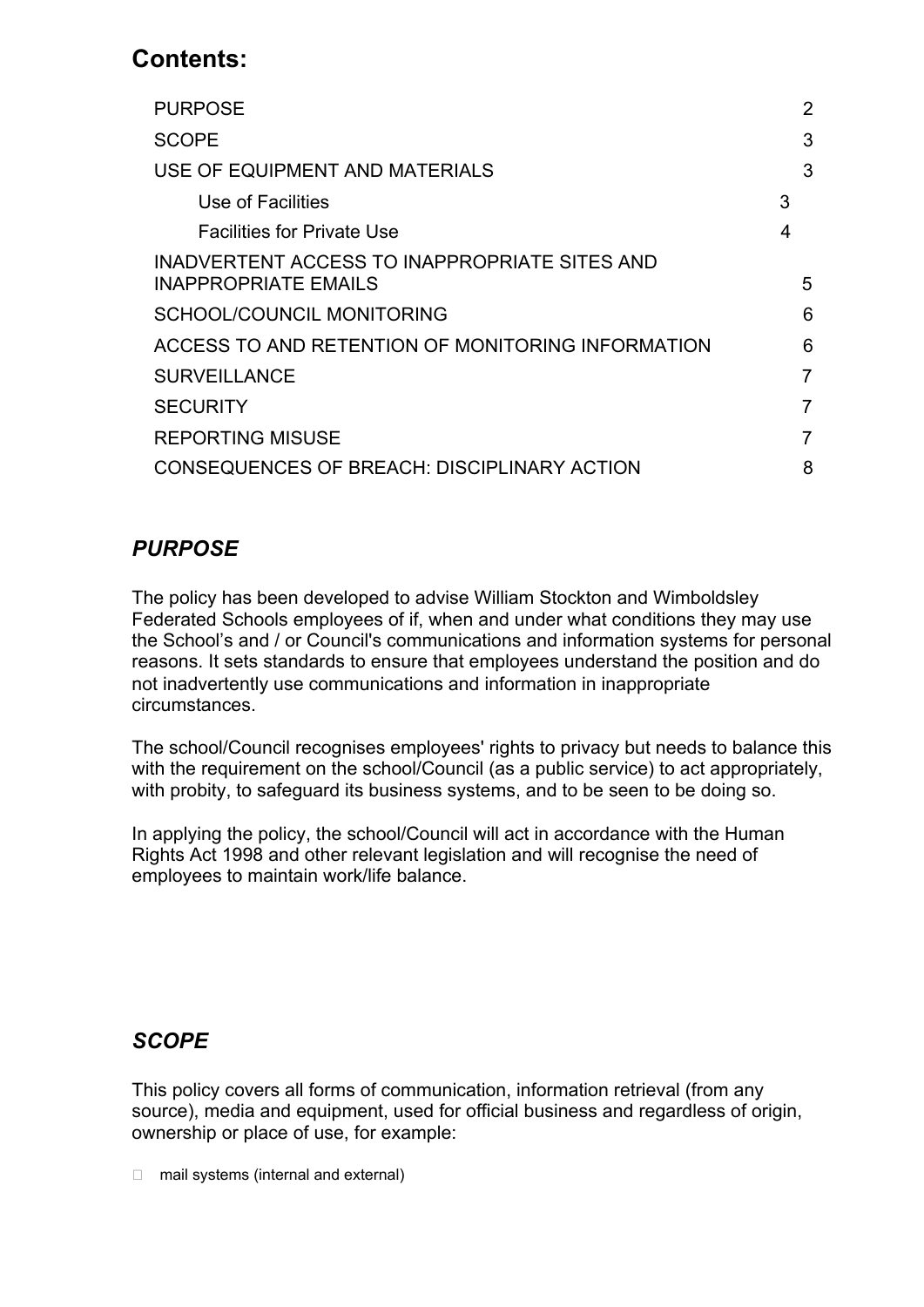- $\Box$  internet and intranet (email, web access and video conferencing)
- $\Box$  telephones (hard wired and mobile)
- fax equipment
- computers *this covers ANY computer used for work purposes, whether at the place of work or elsewhere*
- $\Box$  photocopying, printing and reproduction equipment
- $\Box$  recording / playback equipment
- $\Box$  documents and publications (any type or format)

The policy applies to all employees (as a contractual term), agency staff and to other people acting in a similar capacity to an employee. It will also apply to staff of Contractors and other individuals providing services/support to the school*/*Council (e.g. volunteers). It takes account of the requirements and expectations of all relevant legislation.

The Head teacher and leadership team will discuss the policy with their teams and agree parameters within which team members will act. This will take into account for example, whether or not there is a public phone in the building, whether or not employees are able to leave the premises during break periods, etc, and should be in writing. Every employee will have the policy explained to them at induction, and be given a copy for future reference. If at any stage employees require further clarification, they should speak to their Head teacher in the first instance.

Where an employee needs to discuss personal information with Occupational Health, HR or their Trade Union, they will be given privacy to do this.

Head teachers will agree with Trade Union representatives the arrangements for using school/Council communication and information systems, which will be provided in accordance with trade union facilities agreement and the ACAS Code of Practice. *.*

### <span id="page-2-0"></span>*USE OF EQUIPMENT AND MATERIALS*

#### **Use of Facilities**

The school's/Council's Code of Conduct for Officers states that staff must not carry out personal activities during working hours, nor mix private business with official duties. Official equipment and materials should not be used for general private purposes without prior permission from the Head teacher or an appropriate line manager. This will usually be in writing or may be covered by the parameters agreed by the Head teacher or member of the leadership team.

#### **Use of mobile phones**

Mobile phones have a place in settings, especially on outings. They are sometimes the only means of contact available and can be helpful in ensuring children are kept safe. To protect children we will:

> Only use **The School mobile phone** and ensure staff have a clear understanding of what constitutes misuse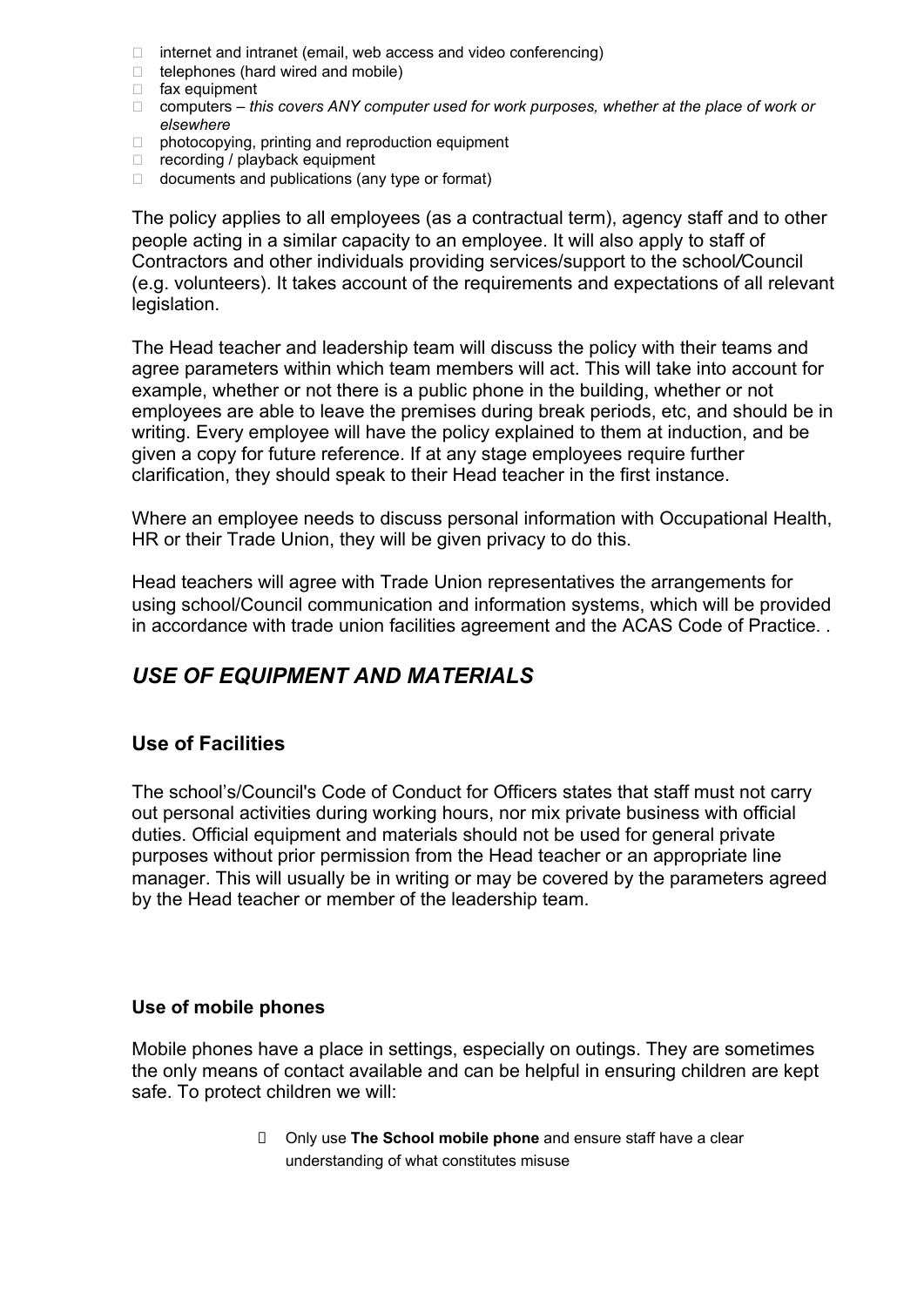- Ensure the use of a personal mobile phone does not detract from the quality of supervision and care of children
- $\Box$  Ensure all mobile phone use is open to scrutiny
- $\Box$  Store mobile phones away in a safe place whilst staff are on duty
- D Prohibit staff from using their mobile phones to take pictures of the children attending the setting, a school phone device must be used **this includes when updating Twitter**
- Ask visitors to turn their mobile phones off before entering the school
- $\Box$  Ensure the use of mobile phones on outings is included as part of the risk assessment; for example, how to keep personal numbers that may be stored on the phone safe.

If an employee needs to use a school phone for private purposes that are permissible within this policy, the call should be timed and the switchboard given the details immediately to enable the cost to be charged to the employee. Payment is not required where employees need to phone to notify someone they have been delayed at work or in other emergencies.

In terms of using other equipment and materials, the decision to allow such use is at the Head teacher's discretion. However, the following are provided as examples to illustrate where it might be reasonable for permission to be given for reasonable use for private purposes, under the conditions shown and after getting prior approval, in writing if this is required. The Head teacher or a school leader may veto private use at any time if they consider that circumstances justify this in general or particular cases, e.g. because of improper use or over-use. A charge may be made for materials if the values are significant.

- □ Social or recreational activities associated with school/Council employment.
- $\Box$  Regular activity for a legitimate voluntary body or charity but prior written approval from a senior manager must be obtained.
- □ Training or development associated with school/Council employment.
- □ Occasional and brief essential family communications or other personal messages. In emergencies permission might need to be obtained retrospectively or again this may be covered by the general parameters agreed with the team.

If given permission, approved acceptable private use should normally take place in the employee's own time but where this is not practicable or sensible, any disruption to the employee's official work or that of colleagues must be minimal. Official work will always take precedence.

All uses, whether for private or official purposes, must observe:

- $\Box$  the law
- □ Financial Regulations and Codes of Practice on Financial Management
- □ Terms of employment, especially the Code of Conduct for Employees
- □ Communications & Information Technology (ICT) Code of Practice

It is not acceptable to use school/Council equipment and materials or an employee's own equipment/materials in the workplace in any of the following contexts:

- $\Box$  Illegal activity.
- $\Box$  Activities for private gain.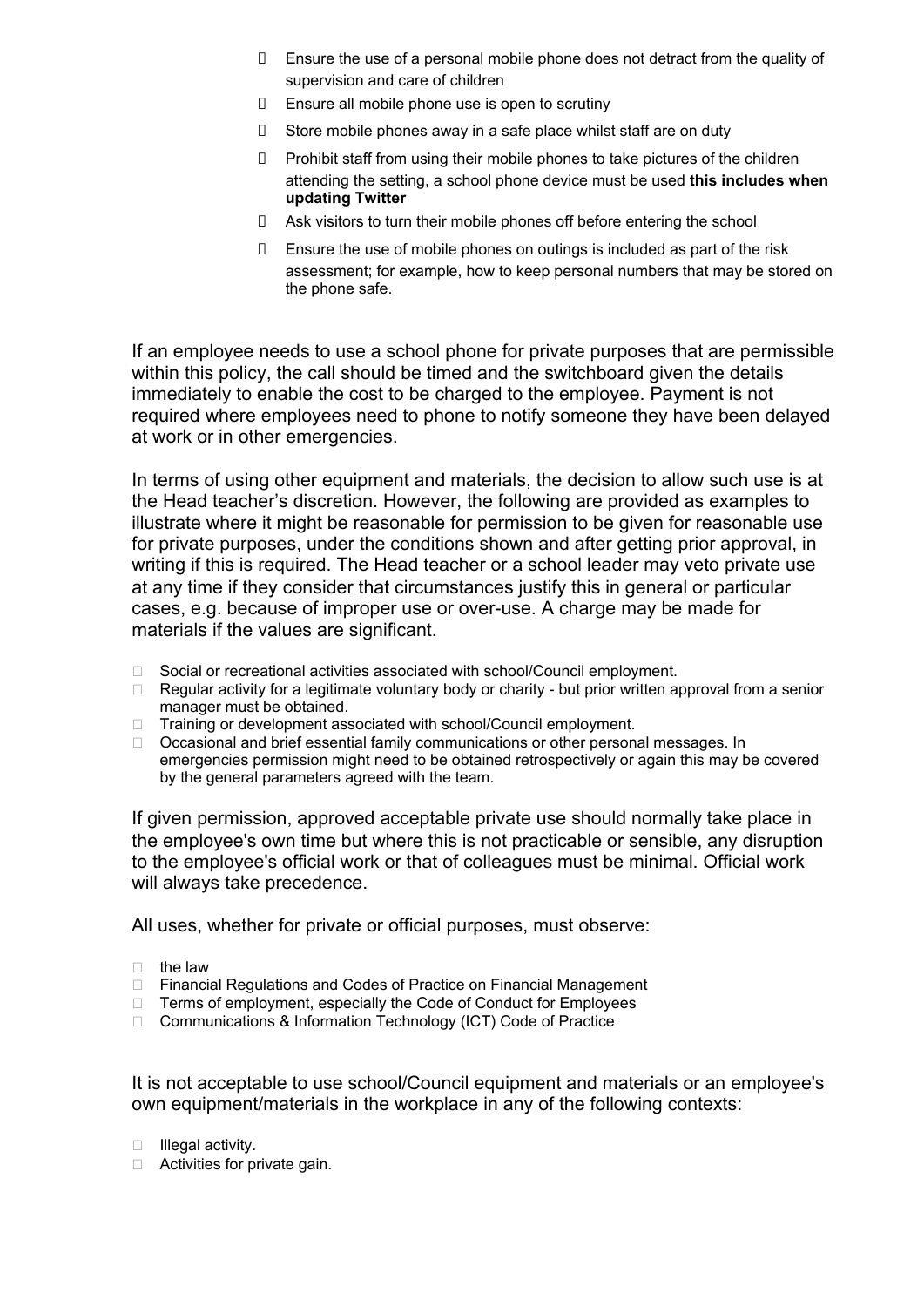- **Personal shopping.**
- □ Excessive personal messages.
- Playing games.\*
- Gambling.
- D Political comment or any campaigning.
- $\Box$  Personal communications to the media.
- □ Use of words or visual images that are offensive, distasteful or sexually explicit.
- $\Box$  Insulting, offensive malicious or defamatory messages or behaviour.
- □ Harassment or bullying.
- $\Box$  Random searching of the web.
- □ Accessing sites which could be regarded as sexually explicit pornographic or otherwise distasteful or offensive.
- □ Using message encryption or anonymised web search, except where encryption is required for official school/Council business purposes.
- □ Racist, sexist or other conduct or messages which contravene the Council's employment diversity policies.
- □ Actions which could embarrass the school/Council or bring it into disrepute.

\* except those games pre-loaded as part of the Microsoft programme suite, which may be accessed in the employee's own time.

### *INADVERTENT ACCESS TO INAPPROPRIATE SITES AND INAPPROPRIATE EMAILS*

If an employee inadvertently accesses an inappropriate web site, they should leave it immediately but notify their school/manager of the incident, giving the date and time, web address (or general description) of site and the action taken. This will help safeguard their position in circumstances where disciplinary action would otherwise result.

Employees may find themselves receiving emails which contravene this policy. In the case of comparatively innocuous material (e.g. 'clean jokes'), the recipient should point out to the sender that they do not wish to receive such messages at their workplace because they believe they contravene the school's/Council's policy. If there is repetition, the employee should retain the messages and notify their Head teacher. If the emails are racist or sexist or could otherwise be regarded as offensive, they should be left in the inbox and the Head teacher notified immediately. Employees should notify the sender that they do not wish to receive further such material and keep a record of doing so.

### *SCHOOL/COUNCIL MONITORING*

Monitoring information will not be accessible (or distributed) any more widely than is necessary for the purposes for which it is needed.

All employees should be made aware at induction, at intervals thereafter and possibly through automatic messages on school/Council equipment, that, in relation to any electronic communication, there can be no expectation of absolute privacy when using school/Council equipment provided for official/ work purposes; and that the school/Council reserves the right to monitor all communications including their content. This monitoring is carried out to ensure that equipment and systems are used efficiently and effectively, to maintain systems security and to detect any breaches of this policy or the law. Normally monitoring consists of the following: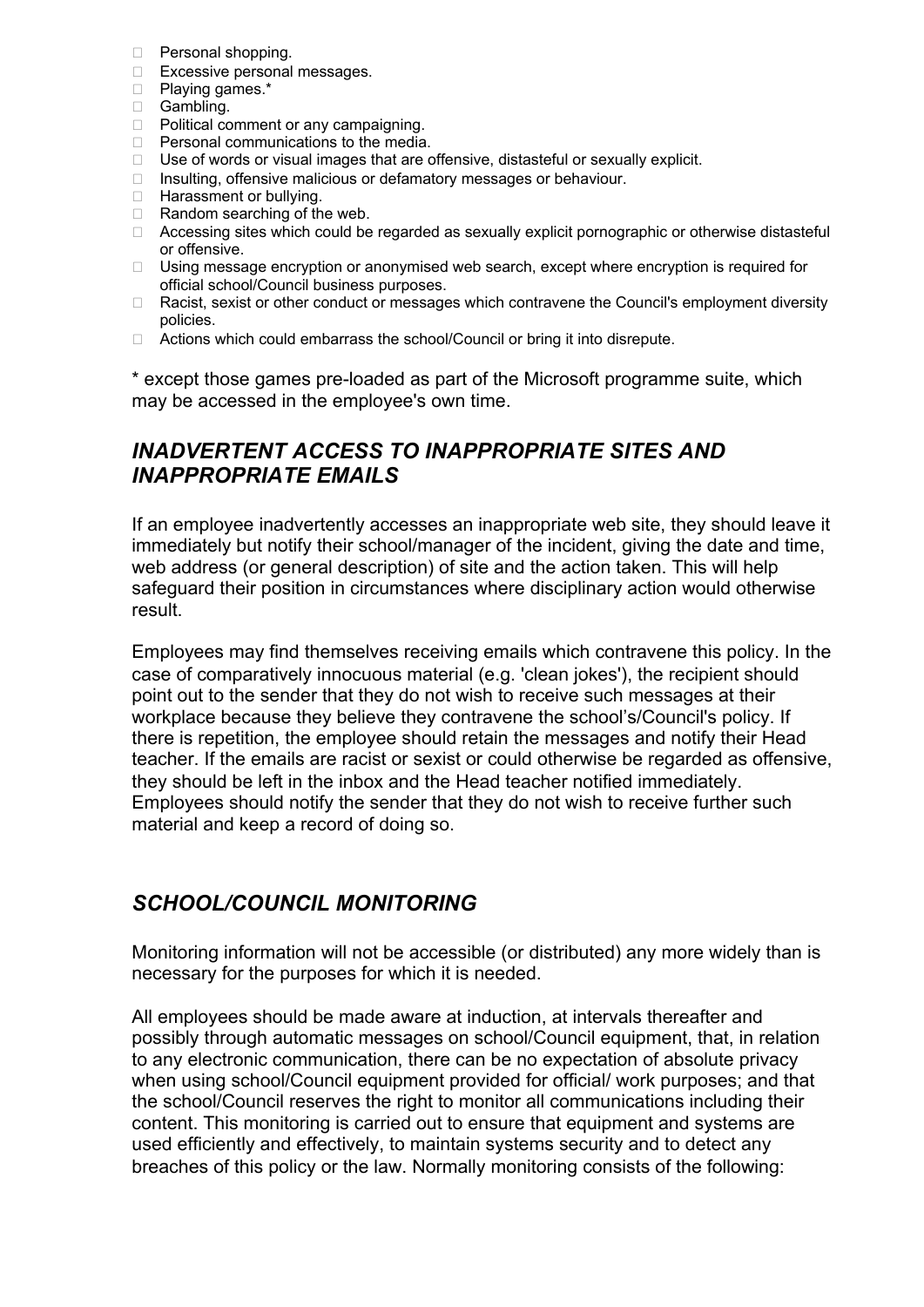**Telephones and fax**. The school/Council reserves the right to monitor communication content selectively if abuse is suggested. However such monitoring would only take place following an assessment that such steps are necessary to further a particular investigation or concern. It would only be authorised following the advice of the Council's Statutory Officers. Where calls are made via the Cheshire West and Chester network, an automatic record is kept of every number called, from where and the duration of the call. Further action is taken where particular numbers called or the frequency and duration of calls suggest abuse of this policy.

Telephone response times will be sampled from time to time.

- **Emails**. When using the Cheshire West and Chester network, every incoming and outgoing email message is automatically swept for key words which could indicate misuse. The school reserves the right to apply similar screening to its own email systems.
- **Web access**. When using the Cheshire West and Chester network, access to some web sites is automatically prevented (e.g. pornographic, racist and violent sites) and others are restricted (e.g. MP3 music sites and Web Chat) and a message warns that these types of sites are strictly for business purposes. However, an automatic record is made of all sites visited and a sweep made of site names and content against pre-determined criteria, to identify inappropriate sites together with attempts made to access such sites. The school reserves the right to apply similar restrictions and screening to its own web access systems.
- **Mail**. The privacy of internal and external postal communications marked 'personal' will normally be respected (unless abuse of this policy is suspected) but all other communications may be opened for good reason by a Headteacher, school leader, secretary or colleague.

## *ACCESS TO AND RETENTION OF MONITORING INFORMATION*

In the case of Cheshire West and Chester systems, access to routine monitoring information is restricted to specified employees in Information & Communication Technology Services and Audit. If they identify a potential issue of abuse the relevant Head teacher / school leaders will be given access to the information to enable appropriate action to be taken. They will respect the confidentiality of all communications and disclose the contents of communications only where there are grounds for suspecting abuse of this policy. Where this is the case, other senior leaders may then be involved and are likely to be made aware of the contents of communications. If William Stockton and Wimboldsley Federated Schools find cause to collect similar information from their own monitoring systems the Head teacher will indicate to the governing body how the information will be held and who will have access to it.

### *SURVEILLANCE*

Permanently fitted surveillance cameras are installed by the Council only for security and safety reasons and will always be visible to people within their range. Video recording tapes will be kept secure, the information used only for security purposes. No automatic connections will be made between information from security cameras and other monitoring sources.

Covert monitoring will only be used in connection with a criminal investigation or where abuse of terms of employment, e.g. the sickness scheme, is being investigated. This will always be in accordance with the statutory safeguards applicable to such activity and only authorised following careful consideration of the